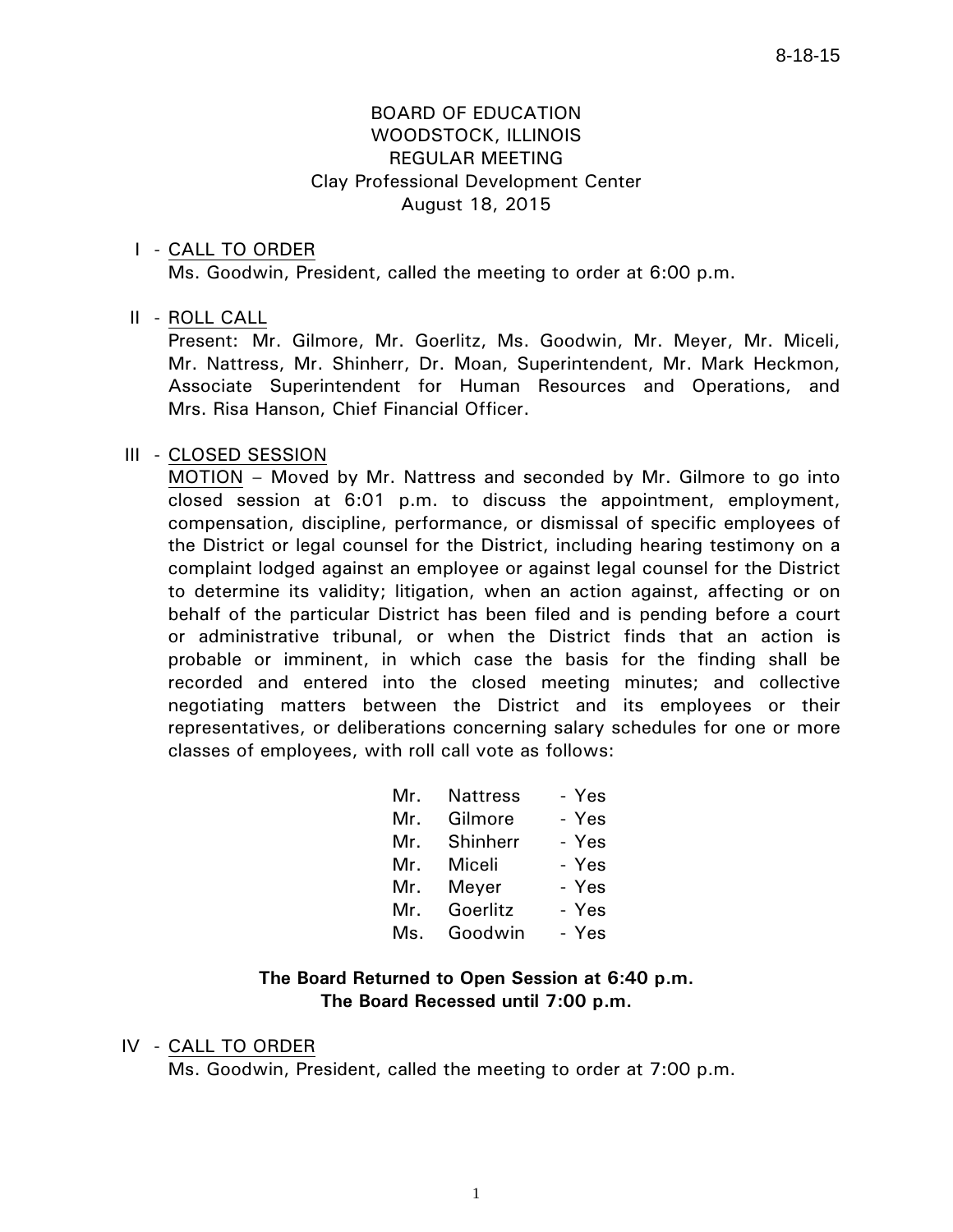V - ROLL CALL

 Present: Mr. Gilmore, Mr. Goerlitz, Ms. Goodwin, Mr. Meyer, Mr. Miceli, Mr. Nattress, Mr. Shinherr, Dr. Moan, Superintendent, Mr. Mark Heckmon, Associate Superintendent for Human Resources and Operations, Mr. George Oslovich, Assistant Superintendent for Middle and High School Education, Dr. Dana Smith, Assistant Superintendent for Early Childhood and Elementary Education, and Mrs. Risa Hanson, Chief Financial Officer.

## VI - CONSENT AGENDA

 MOTION – Moved by Mr. Nattress and seconded by Mr. Goerlitz to approve the Consent Agenda including minutes; routine personnel matters with addendum; financial reports; bills payable; the 2015-16 parent and student handbook; resolutions to change the authorized signers on bank accounts; managed service agreement between Heartland Business Systems, LLC, and Woodstock CUSD #200; performance evaluation plan for the Woodstock Transportation Employees' Council (WTEC); Woodstock North High School co-curricular fundraising requests; an overnight field trip for Woodstock North High School Volleyball to attend a varsity volleyball tournament in Oregon, IL, September 4-5, 2015; a Woodstock High School co-curricular fundraising request; and a Woodstock North High School co-curricular fundraising request, with roll call vote as follows:

| Mr. |          | - Yes                |
|-----|----------|----------------------|
| Mr. | Goerlitz | - Yes                |
| Mr. | Miceli   | - Yes                |
| Mr. |          | - Yes                |
| Mr. | Gilmore  | - Yes                |
| Mr. | Meyer    | - Yes                |
| Ms. | Goodwin  | - Yes                |
|     |          | Nattress<br>Shinherr |

- 1. Approval of Minutes
	- 1.1 Regular Meeting of July 21, 2015
	- 1.2 Closed Session of July 21, 2015

#### 2. Approval of Routine Personnel Matters Employment

Approve the employment of Jessica Sorensen as Kids Club Associate for the 2015-2016 school year at 4 hours per day, 5 days per week, \$10.33 per hour. (V. DZ)

Approve the employment of Laura Powell in an additional position as Breakfast Supervisory Associate for the 2015-2016 school year at .25 hours per day, 5 days per week, \$10.33 per hour. (OES)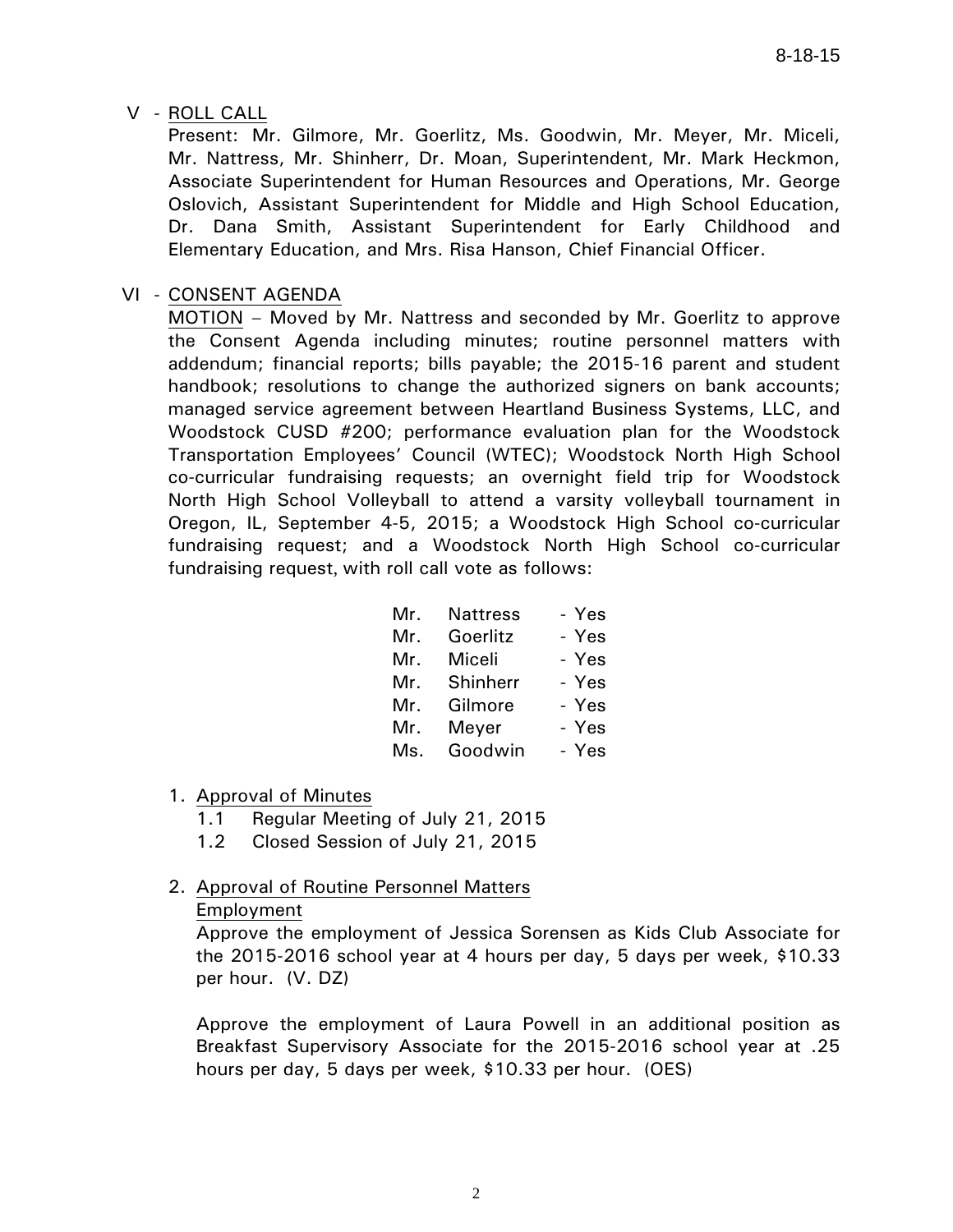- 2. Approval of Routine Personnel Matters (Con't)
	- Employment (Con't)

Approve the employment of Jessica Hawkinson in an additional position as Breakfast Supervisory Associate for the 2015-2016 school year at .25 hours per day, 5 days per week, \$10.33 per hour. (PWE)

Approve the employment of Ed Brucker as Assistant Football Coach for the 2015-2016 school year at a stipend of \$7,195. (WHS)

Approve the employment of Traci Slavin as Special Ed. 1:1 Associate for the 2015-2016 school year at 6.75 hours per day, 5 days per week, \$11.62 per hour. (WNHS)

Approve the employment of Kelly Eagan as Special Ed. 1:1 Associate for the 2015-2016 school year at 6.75 hours per day, 5 days per week, \$11.62 per hour plus \$1.00 per hour for personal hygiene differential. (CMS)

Approve the employment of Amanda Kane as 2nd Grade Dual Language Teacher for the 2015-2016 school year at a salary of \$48,531.\* (Dean)

Approve the employment of Anna Marie Spencer as Math Teacher for the 2015-2016 school year at a salary of \$42,079.\* (WHS)

Approve the employment of Brenda Vilchis as Special Ed. Associate for the 2015-2016 school year at 6 hours per day, 5 days per week, \$12.32 per hour plus \$1.00 per hour for personal hygiene differential. (OES)

Approve the employment of Morgan Pigott as Language Arts Teacher for the 2015-2016 school year at a salary of \$41,254.\* (CMS)

Approve the employment of Karen Streelman as Spanish Teacher for the 2015-2016 school year at a salary of \$49,208.\* (WHS/WNHS)

Approve the employment of Irma Fernandez Amador as Dual Language Science/Language Arts Teacher for the 2015-2016 school year at a salary of \$54,963. (CMS/NWMS)

Approve the employment of Megan McDaniel as English Teacher for the 2015-2016 school year at a salary of \$41,254.\* (WNHS)

Approve the employment of Jim Brucker as Assistant Football Coach for the 2015-2016 school year at a stipend of \$7,195. (WHS)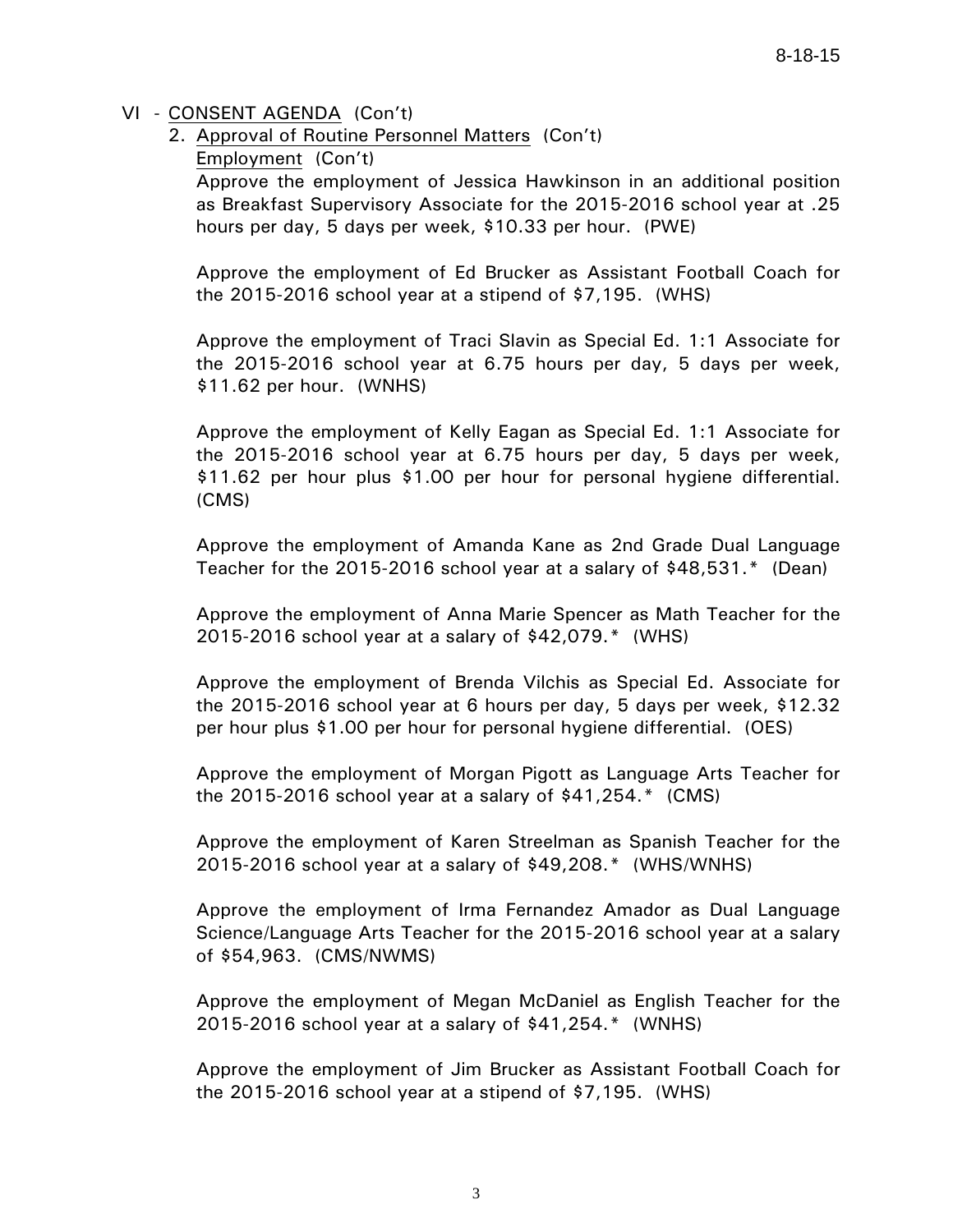2. Approval of Routine Personnel Matters (Con't)

Employment (Con't)

Approve the employment of Michelle Walkington as Sub Driver for the 2015-2016 school year at \$17.58 per hour. (Transp.)

Approve the employment of Marlen Ortiz as Kids Club Associate for the 2015-2016 school year at 4 hours per day, 5 days per week, \$10.33 per hour. (V. DZ)

Approve the employment of Joseph Cannici as Network Administrator for the 2015-2016 school year at an annual salary of \$95,000. (District)

Approve the employment of Richard Stiles in additional positions for the 2015-2016 school year as follows: as Musical Pit Orchestra Director at a stipend of \$1,909; and as Head Band Director at a stipend of \$13,656. (WHS)

Approve the employment of Marianne Soriano as Special Ed. 1:1 Associate for the 2015-2016 school year at 6 hours per day, 5 days per week, \$10.84 per hour plus \$1.00 per hour for personal hygiene differential. (WNHS)

Approve the employment of Kristine Vassar as Special Ed. 1:1 Associate for the 2015-2016 school year at 6 hours per day, 5 days per week, \$12.66 per hour. (OES)

Approve the employment of Nichole Brooks as Kids Club Associate for the 2015-2016 school year at 4.5 hours per day, 5 days per week, \$10.33 per hour. (GWE)

Approve the employment of John Kennedy as Route Driver for the 2015- 2016 school year at 4.5 hours per day, 5 days per week, \$18.30 per hour. (Transp.)

Approve the employment of Deb Yarc in an additional position as 4th Grade PLC Lead for the 2015-2016 school year at a stipend of \$1,000. (Dean)

Approve the employment of Joseph Bruce in an additional position as 3rd Grade PLC Lead for the 2015-2016 school year at a stipend of \$1,000. (Dean)

Approve the employment of Nancy Heitz in an additional position as 5th Grade PLC Lead for the 2015-2016 school year at a stipend of \$1,000. (Dean)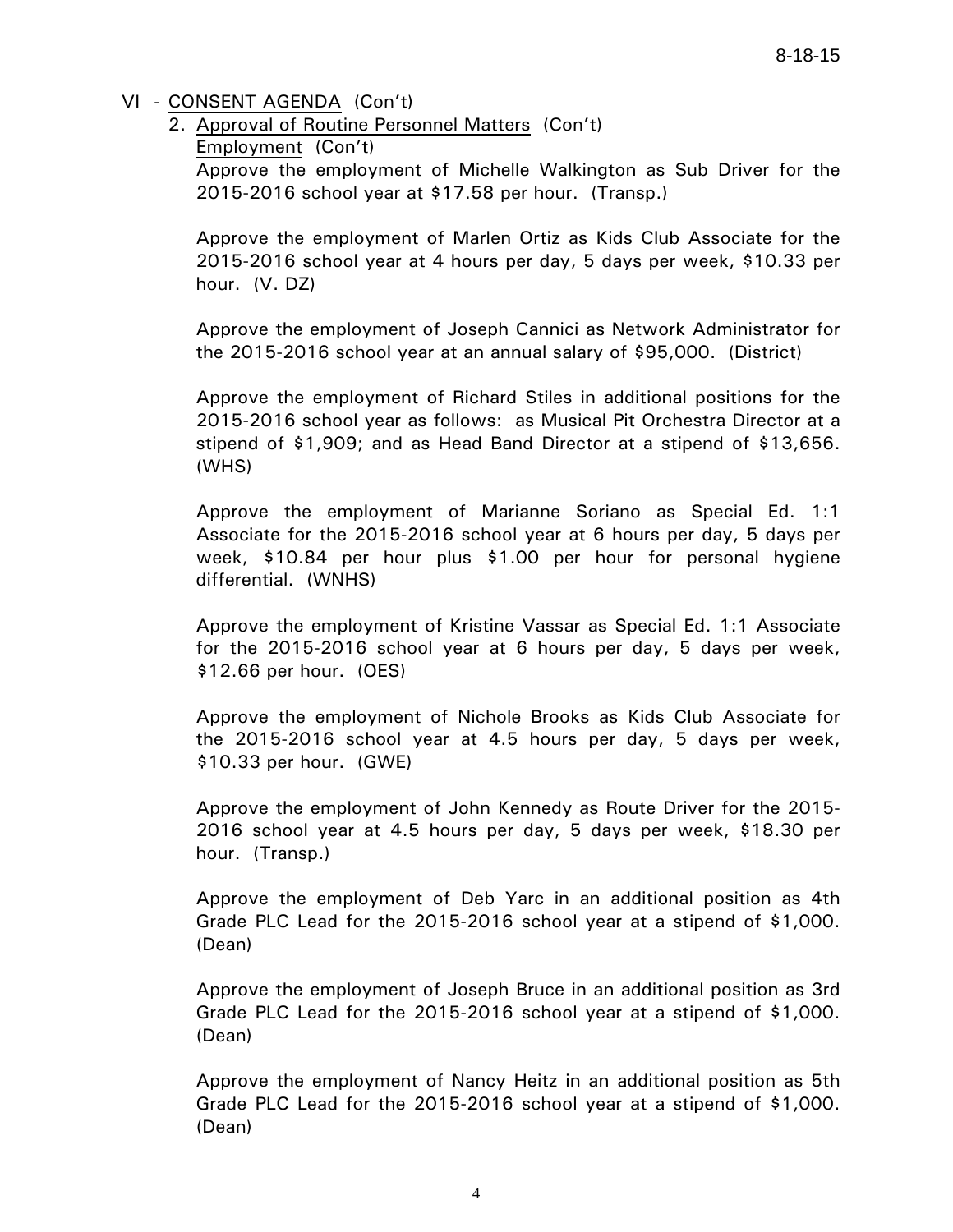2. Approval of Routine Personnel Matters (Con't) Employment (Con't) Approve the employment of Tammy Verdino as Special Ed. 1:1 Associate for the 2015-2016 school year at 6.75 hours per day, 5 days per week, \$11.62 per hour. (CMS)

Approve the employment of Brad Fennessy in an additional position as Interim English Division Chair for the 2015-2016 school year at a stipend of \$2,832. (WNHS)

Approve the employment of Sandra Carbajal as Special Ed. 1:1 Associate for the 2015-2016 school year at 6 hours per day, 5 days per week, \$11.62 per hour. (Dean)

Approve the employment of Gina Norton as Special Ed. 1:1 Associate for the 2015-2016 school year at 6 hours per day, 5 days per week, \$10.84 per hour. (WNHS)

Approve the employment of Teresa Ortiz as Food Service Personnel for the 2015-2016 school year at 5 hours per day, 5 days per week, \$10.84 per hour. (WWE)

Approve the employment of Andrea Jones as Route Driver for the 2015- 2016 school year at 4.5 hours per day, 5 days per week, \$17.58 per hour. (Transp.)

Approve the employment of Megan McDaniel as English Teacher for the 2015-2016 school year at a salary of \$41,254.\* (WNHS)

Approve the employment of Julie Steiger as Special Ed. 1:1 Associate for the 2015-2016 school year at 6 hours per day, 5 days per week, \$11.62 per hour plus \$1.00 per hour for personal hygiene differential. (OES)

Approve the employment of Christine Eismueller in an additional position as Noon Hour Associate for the 2015-2016 school year at 2 hours per day, 5 days per week, \$10.33 per hour. (MEES)

Approve the employment of Patrick Podgorski in an additional position as Assistant Boys Soccer Coach for the 2015-2016 school year at a stipend of \$4,479. (WNHS)

Approve the employment of Maribel Gonzalez as Special Ed. 1:1 Associate for the 2015-2016 school year at 6 hours per day, 5 days per week, \$11.62 per hour. (WNHS)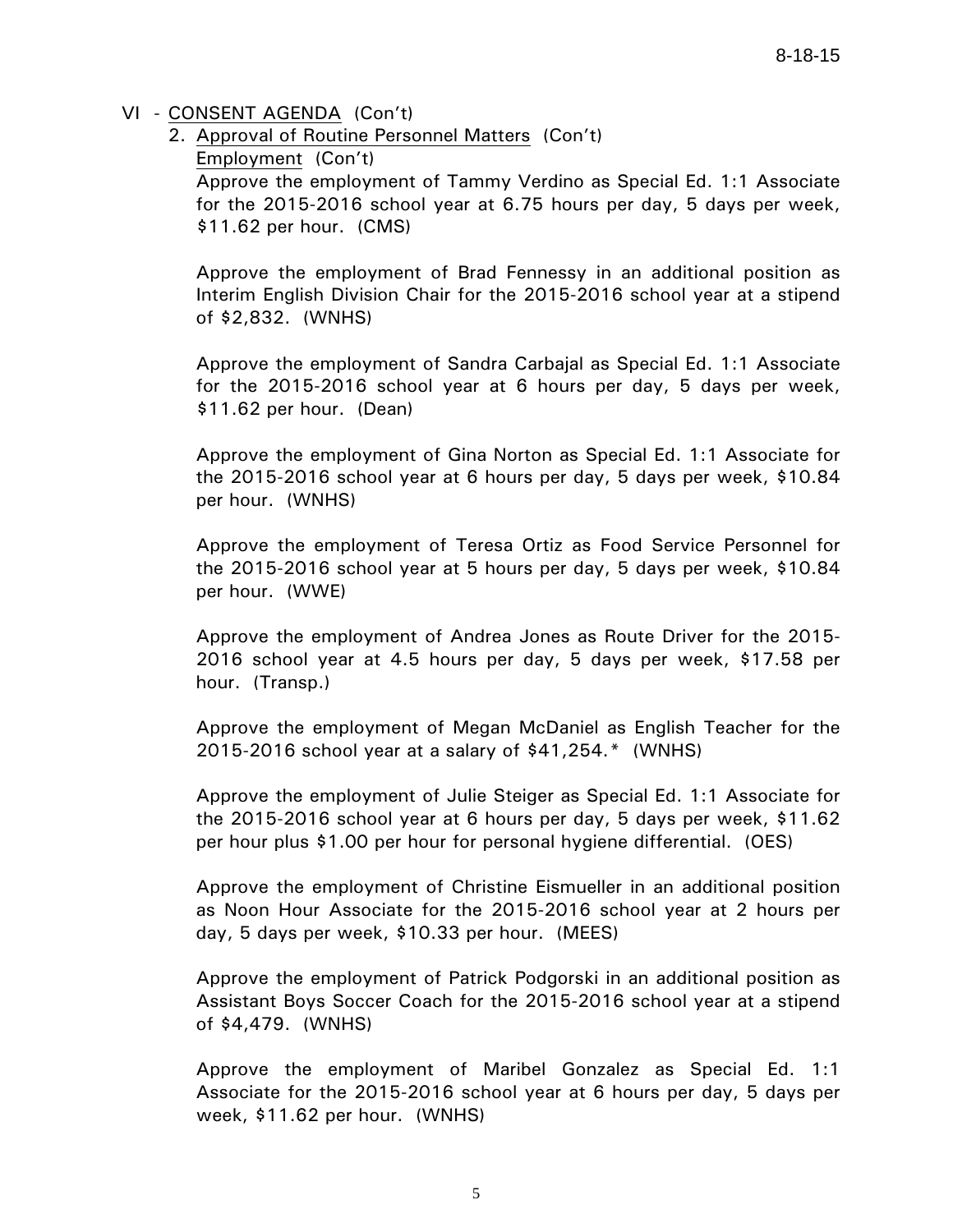- 2. Approval of Routine Personnel Matters (Con't)
	- Employment (Con't)

Approve the employment of Margaret Wold as Special Ed. 1:1 Associate for the 2015-2016 school year at 6.75 hours per day, 5 days per week, \$11.62 per hour plus \$1.00/hour for personal hygiene differential. (CMS)

Approve the employment of Keith Kulpinski in an additional position as Bus Associate for the 2015-2016 school year at 1.25 hours per day, 5 days per week, \$10.33 per hour.

\*Salary includes the Board-paid TRS contribution

#### **Other**

Approve a change in retirement date for Mike Evertsen, with retirement to be effective February 26, 2016. (WHS – 2nd Shift Lead Custodian)

Approve the transfer of James Birr to a position as Assistant Mechanic for the 2015-2016 school year at 8 hours per day, 5 days per week, \$17.98 per hour. (Transp.)

Approve the reclassification of positions for Natalie Hughey from Route Driver to Sub Driver for the 2015-2016 school year. (Transp.)

Approve the transfer of Tiffany Gamboa to a position as Kids Club Associate for the 2015-2016 school year at 5 hours per day, 5 days per week. (MEES)

Approve the transfer of Maria Godines to a position as Bilingual PreK Associate for the 2015-2016 school year at 6 hours per day, 5 days per week. (V. DZ)

Approve the transfer of Derek Clary to a position as Custodian at Verda Dierzen for the 2015-2016 school year at 8 hours per day, 5 days per week.

Approve a change in hours for Robin Simandl for the 2015-2016 school year to 6.5 hours per day, 5 days per week. (NWMS - Spec. Ed. Associate)

Approve a change in hours for Laurie Smith for the 2015-2016 school year to 6.5 hours per day, 5 days per week. (NWMS – Spec. Ed. Associate)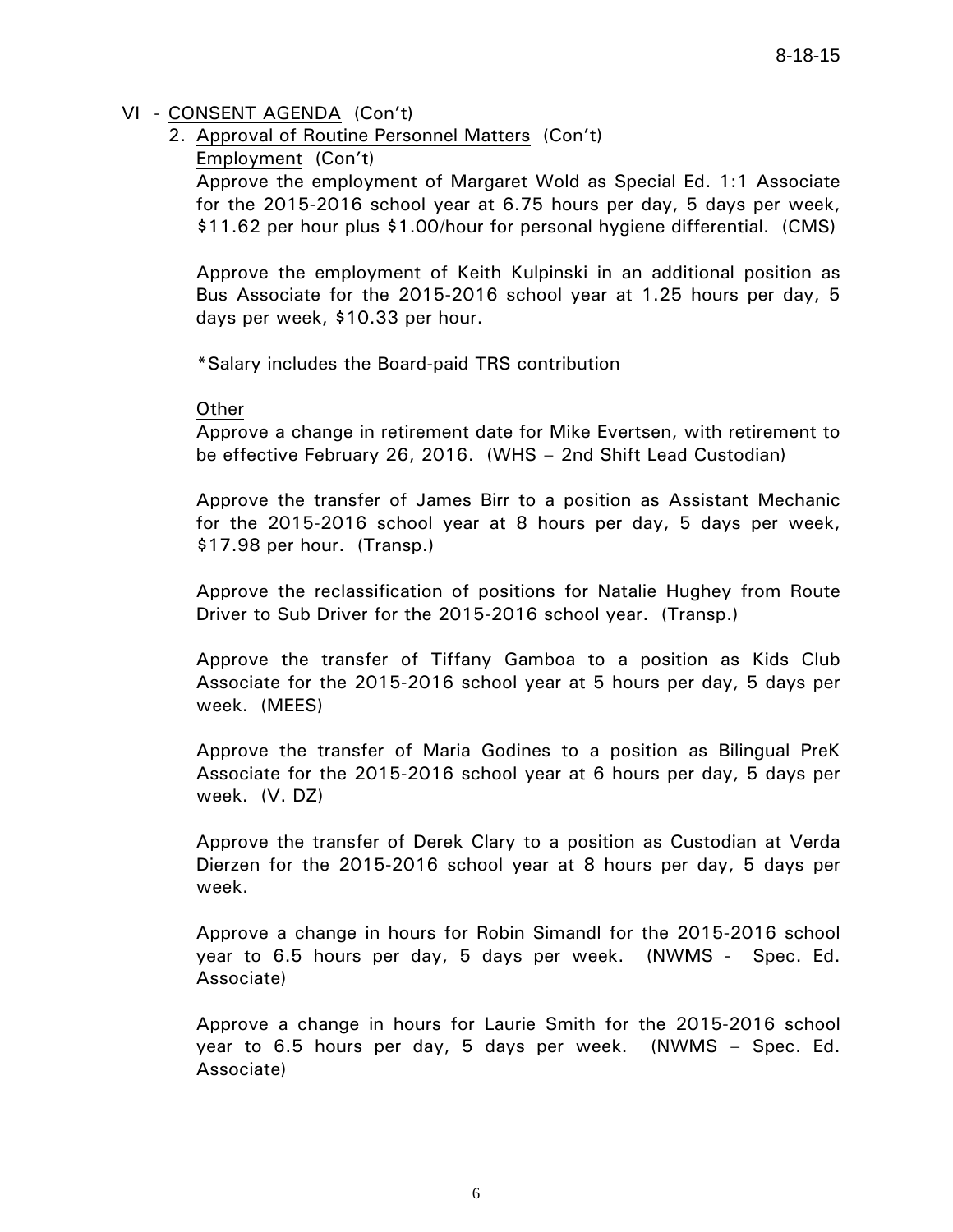- 2. Approval of Routine Personnel Matters (Con't)
	- Other (Con't)

Approve the transfer of Jessica Sorensen to a position as Kids Club Associate at Verda Dierzen for the 2015-2016 school year, with a varied work schedule per day, at 22 hours per week.

Approve the transfer of Robert Boyd to a position as Special Ed. 1:1 Associate for the 2015-2016 school year at 6.5 hours per day, 5 days per week. (CMS)

Approve the transfer of Michelle Fawkes to a position as Food Service Employee for the 2015-2016 school year at 4 hours per day, 5 days per week (WHS) and approve an additional position as Breakfast Supervisory Associate at MEES at 0.25 hours per day, 5 days per week, \$10.33 per hour.

Approve a change in positions for Jennifer Tufte for the 2015-2016 school year to a position as 1.0 FTE Kindergarten Teacher. (V. DZ)

Approve the transfer of Jennifer Spear to a position as Interim Assistant Principal for the 2015-2016 school year at an annual salary of \$85,000. (WNHS)

Approve the transfer of Jeremy Schaaf to a position as Interim Principal for the 2015-2016 school year at an annual salary of \$110,000. (NWMS)

Approve a change in hours for Kylie Baxter for the 2015-2016 school year to a position with a varied daily work schedule, at 30.5 hours per week. (V. DZ – Kids Club Associate)

Approve a change in hours for Lupe Espinoza for the 2015-2016 school year to a position with a varied daily work schedule, at 30.5 hours per week. (V. DZ – Kids Club Associate)

Approve the transfer of Kevin Conway to a position as Spec. Ed. 1:1 Associate at 6.75 hours per day, 5 days per week for the 2015-2016 school year. This position also includes a \$1.00 per hour personal hygiene differential. (WNHS)

Approve the transfer of Sherrie Krzciuk to a position as Spec. Ed. Associate for the 2015-2016 school year at 6 hours per day, 5 days per week. (WNHS)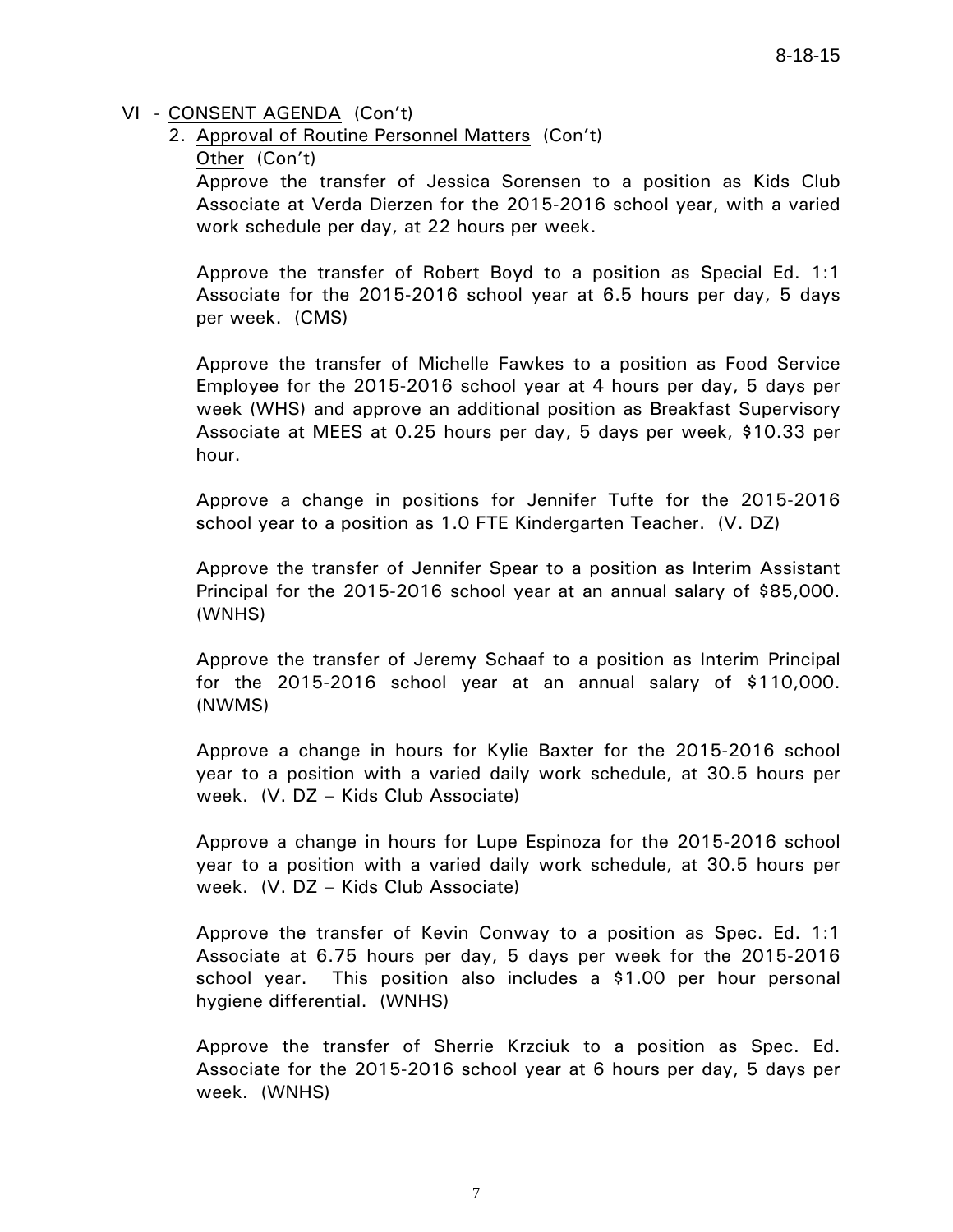2. Approval of Routine Personnel Matters (Con't)

Other (Con't)

Approve the transfer of Gretchen Butenschoen to a position as Spec. Ed. Associate for the 2015-2016 school year at 6.5 hours per day, 5 days per week. This position includes the personal hygiene differential. (PWE)

Approve the transfer of Candace Butler to the position of RtI Associate at Westwood Elementary School at 6 hours per day, 5 days per week; and approve an additional position as Breakfast Supervisory Associate at 0.25 hours per day, 5 days per week, \$10.33 per hour. (WWE)

Approve the transfer of Linda Olesen to a position as Special Ed. 1:1 Associate at 6.5 hours per day, 5 days per week for the 2015-2016 school year. (PWE)

Approve the transfer of Lori Sweet to a position as Special Ed. 1:1 Associate at 6.5 hours per day, 5 days per week for the 2015-2016 school year. This position also includes the personal hygiene differential. (PWE)

Approve the transfer of Nikole Schulty to a position as Special Ed. Life Connections Teacher for the 2015-2016 school year. (WNHS)

Approve a change in FTE status for William Simpson from Co- Fine Arts Division Chair to 1.0 FTE Division Chair for the 2015-2016 school year, at a stipend of \$2,832. (WNHS)

Approve a change in FTE status for Kristen Smith from Co- Special Ed. Division Chair to 1.0 FTE Division Chair for the 2015-2016 school year, at a stipend of \$2,832. (WHS)

Approve the transfer of Lucina Whitney to a position as Dual Language Associate for the 2015-2016 school year at 6 hours per day, 5 days per week. (WHS)

Approve the transfer of Debbie Bakes-Szybkowski to a position as Food Service Personnel for the 2015-2016 school year at 6.5 hours per day, 5 days per week. (WNHS)

Approve the transfer of Tim Creighton from the position of Assistant Wrestling Coach to the position of Head Wrestling Coach for the 2015- 2016 school year at a stipend of \$7,783. (WNHS)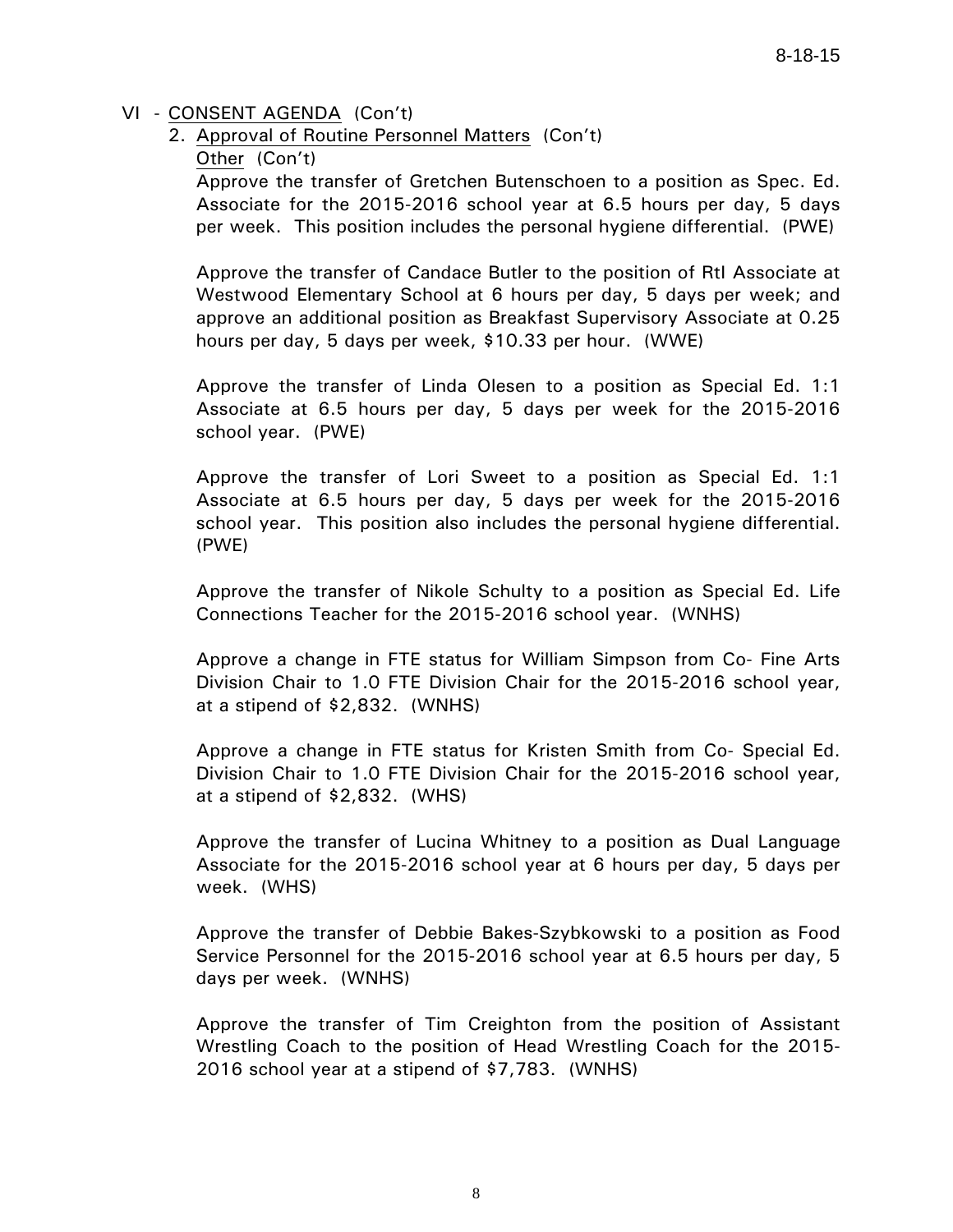2. Approval of Routine Personnel Matters (Con't)

## Resignation

Approve the resignation of Ashley Kaster. Ashley has declined the 0.6 FTE Language Arts position at Creekside Middle School for the 2015- 2016 school year.

Approve the resignation of Maria Lillie, effective July 23, 2015. (Transp. – Sub. Driver)

Approve the resignation of Jennifer Sorensen, effective July 27, 2015. (WNHS – Spec. Ed. 1:1 Associate)

Approve the resignation of Jenny Olszewski, effective July 27, 2015. (PWE – Spec. Ed. Associate)

Approve the resignation of Monica Diaz, effective the end of the 2014- 2015 school year. (Dean – 2nd Gr. Dual Lang.)

Approve the resignation of Sherry Tietjen. Sherry has declined the Spec. Ed. 1:1 Associate position at WWE for the 2015-2016 school year.

Approve the resignation of Nick Gould from the position of Special Ed. 1:1 Associate only, effective July 30, 2015. Nick will continue to coach for District 200. (WHS)

Approve the resignation of Ian Rago from a return from approved leave of absence to an Associate position for the 2015-2016 school year. Ian will continue to coach for District 200. (District)

Approve the resignation of Deb Andolino from the stipend position of 8th Grade PLC Lead only, effective the end of the 2014-2015 school year. (CMS)

Approve the resignation of Mary Ann Rizzo, effective August 3, 2015. (WNHS – Food Service)

Approve the resignation of Jerome Wakitsch, effective August 3, 2015. (NWMS- Principal)

Approve the resignation of Judith Parks, effective August 24, 2015. (District – Sec. to Director of Grants)

Approve the resignation of Rodney Paglialong, effective the end of the 2014-2015 school year. (WHS – Drum Line Advisor)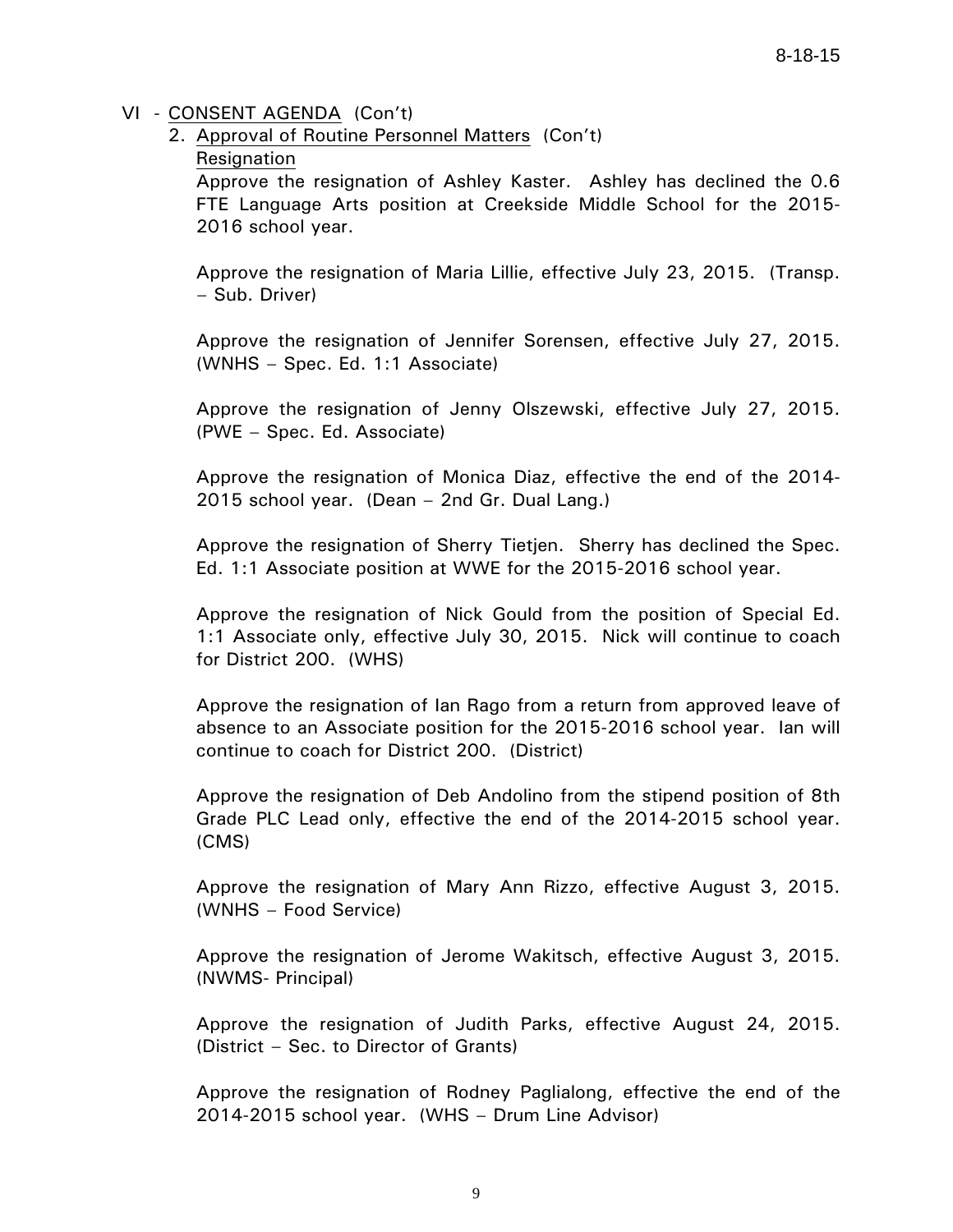2. Approval of Routine Personnel Matters (Con't) Resignation (Con't) Approve the resignation of Jennifer Richardson, effective August 4, 2015. (WWE- RtI & Breakfast. Supv. Associate)

Approve the resignation of Mireya Flores, effective August 4, 2015. (CMS – Spec. Ed. Associate)

Approve the resignation of Jennifer Simons, effective August 5, 2015. (OES – Sign Language Interpreter)

Approve the resignation of Marla Peters, effective August 11, 2015. (WNHS – Spec. Ed. Life Skills)

Approve the resignation of Richard Stiles from the position of Assistant Band Director at Woodstock North High School only, effective the end of the 2014-2015 school year.

Approve the resignation of Barbara Lockwood from the position of Custodian for the B&G building only, effective August 17, 2015. (District)

Approve the resignation of Lisa Beard from the stipend position of Co-NHS Advisor only, effective the end of the 2014-2015 school year. (WHS)

Approve the resignation of Michael Vega, effective August 14, 2015. (Dean/WWE – Bilingual Associate)

Approve the resignation of Lori Dressel, effective August 8, 2015. (GWE – Special Ed. Associate)

Approve the resignation of Mariah Koleno from the stipend position of Co-Special Ed. Division Chair only, effective the end of the 2014-2015 school year. (WHS)

Approve the resignation of Kevin Conway, effective August 17, 2015. (WNHS – Spec. Ed. 1:1 Assoc.)

#### Leave of Absence

Approve a leave of absence for Kelly Healless from an anticipated start date of November 5, 2015 and for an anticipated return on March 7, 2016, with the first 12 weeks of leave under FMLA, using available paid sick leave days concurrently per doctor's written instruction, with the balance of the leave unpaid. (NWMS – 8th Gr. Lang. Arts)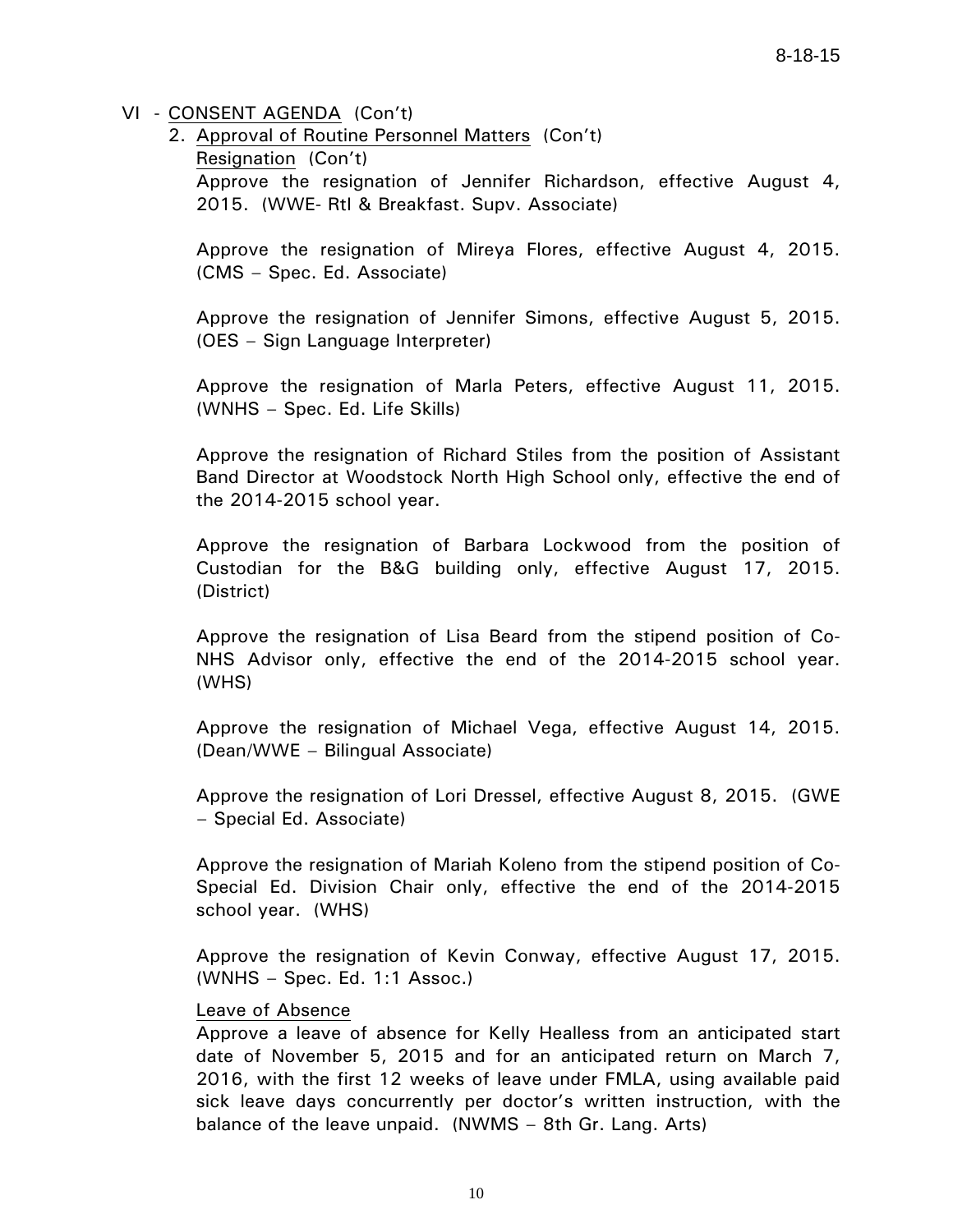- VI CONSENT AGENDA (Con't)
	- 2. Approval of Routine Personnel Matters (Con't)

Leave of Absence (Con't)

Approve a leave of absence under FMLA for Laura Bianchi beginning August 12, 2015 and for an anticipated return on approximately September 2, 2015, using available paid sick leave days concurrently per doctor's written instructions, with any balance of the leave unpaid. (V. DZ – Kindergarten)

Approve a leave of absence for Amy Alessi from the start of the 2015- 2016 school year and for an anticipated return on October 23, 2015, using available paid sick leave days as applicable. (NWMS – Food Service)

Approve a leave of absence for Cindy Mueller from a start date of August 17, 2015 and for length of time TBD, using available paid sick leave days, with any balance of the leave unpaid. (V. DZ)

Approve an unpaid leave of absence for personal reasons for Jill Rago from a start date of September 14, 2015 and for the balance of the 2015-2016 school year. (WNHS – Spec. Ed. 1:1 Associate)

Approve a medical leave of absence for Robert Reed from the start of the 2015-2016 school year and for an anticipated 3-4 weeks thereafter, using available paid sick leave days per doctor's instructions, with any balance of the leave unpaid. (Transp. – Driver)

Approve a leave of absence under FMLA for Laurie Singer from an anticipated start date of August 25, 2015 and through an anticipated return on October 22, 2015, using available paid sick leave days concurrently per doctor's instructions, with any balance of the leave unpaid. (Transp. – Driver)

Approve an unpaid military leave of absence for Jeremy Boswell from September 14, 2015 through September 25, 2015. (WHS – Math)

Approve a leave of absence under FMLA for Courtney Fisher from an anticipated start date of October 18, 2015 and for 12 weeks thereafter, using available paid sick days concurrently per doctor's instructions, with any balance of the leave unpaid. (V. DZ – Dual Kindergarten)

#### 3. Approval of Financial Reports

- 3.1 Treasurer's Report
- 3.2 Investment Report
- 3.3 Budget Summary Report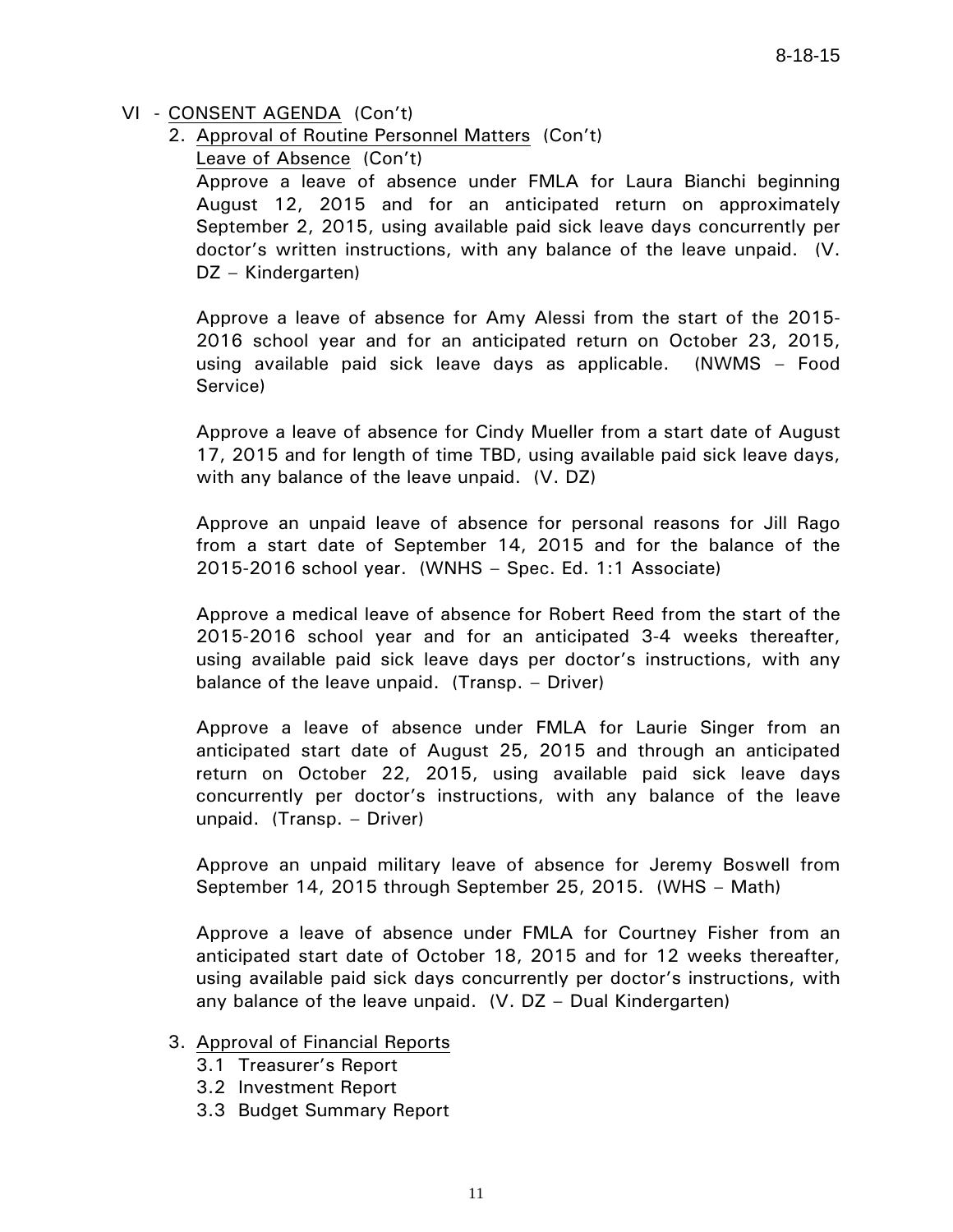- VI CONSENT AGENDA (Con't) 4. Approval of Bills Payable
	- 5. Approval of the 2015-16 Parent and Student Handbook (On File)
	- 6. Approval of Resolutions to Change the Authorized Signers on Bank Accounts (On File)
	- 7. Approval of Managed Service Agreement Between Heartland Business Systems, LLC, and Woodstock CUSD #200 (On File)
	- 8. Approval of Performance Evaluation Plan for the Woodstock Transportation Employees' Council (WTEC) (On File)
	- 9. Approval of Woodstock North High School Co-Curricular Fundraising Requests (On File)
	- 10. Approval of an Overnight Field Trip for Woodstock North High School Volleyball to Attend a Varsity Volleyball Tournament in Oregon, IL, September 4-5, 2015 (On File)
- 11. Approval of a Woodstock High School Co-Curricular Fundraising Request (On File)
	- 12. Approval of a Woodstock North High School Co-Curricular Fundraising Request (On File)

#### VII - COMMUNICATIONS

1. Several community members made comments regarding the Lakewood TIF and possible detachment as well as comments related to the District 200 budget.

#### VIII - SUPERINTENDENT'S REPORT

- 1. Dr. Moan explained that the District welcomed back staff and students for their first day of school on Monday, August 17, 2015. Dr. Moan added that new staff orientation and institute day activities were well received.
- 2. Dr. Moan updated the Board on recent pension legislation.
- 3. Dr. Moan informed the Board that District 200 Music teacher Paul Rausch is a finalist for "Teacher of the Year" through the Illinois State Board of Education's *Those Who Excel* awards program. The awards banquet is scheduled for October 17, 2015.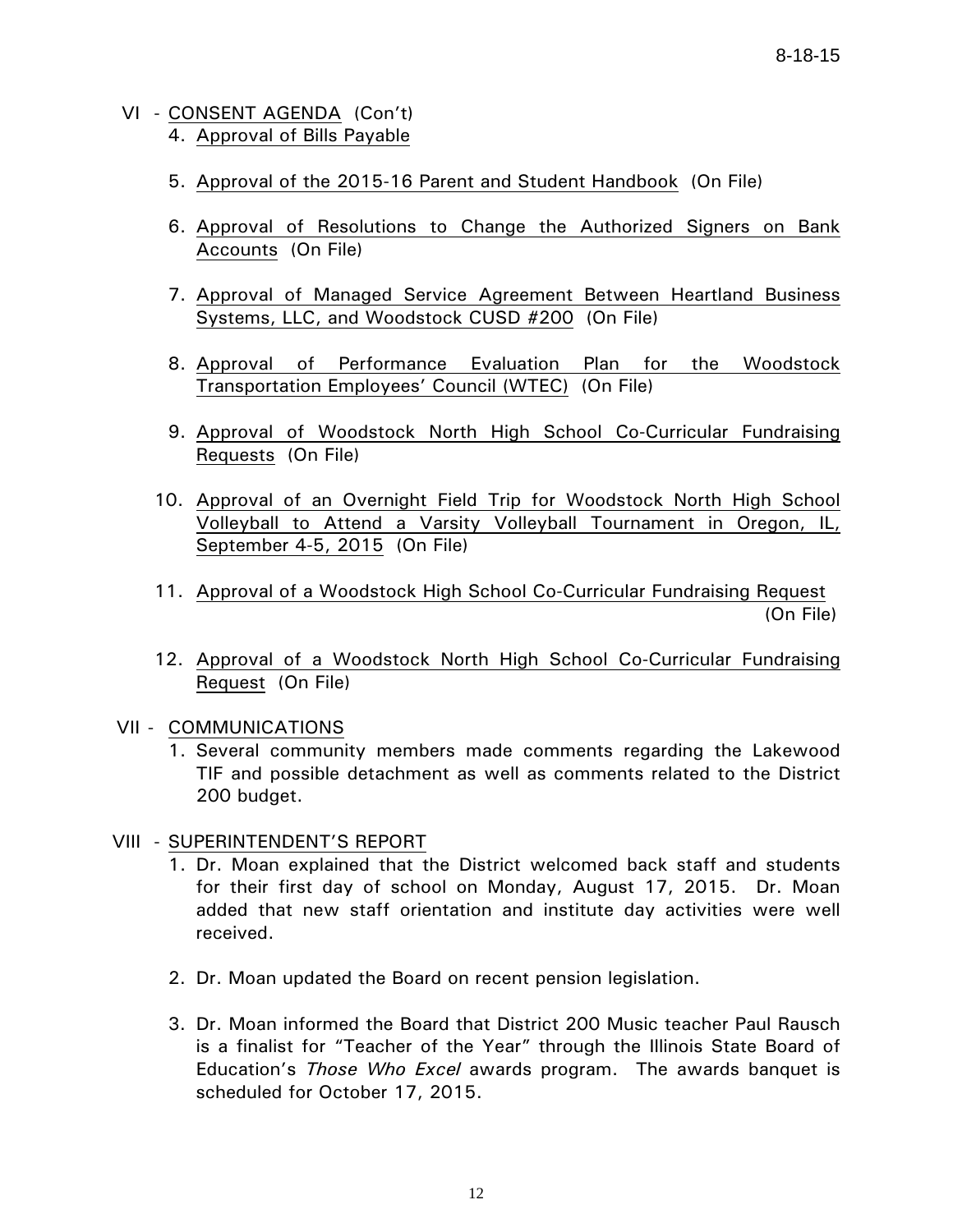# IX - UNFINISHED BUSINESS

There was no unfinished business.

 Mr. Nattress recused himself from discussion of the next agenda item at 7:25 p.m. due to his employment and compensation by architectural firms.

## X - NEW BUSINESS

1. Approval of an Architectural Services Agreement with Wold Architects Chief Financial Officer Risa Hanson explained that in June, 2015 the District solicited Request for Qualifications (RFQ) and Statements of Interest from qualified architectural firms with the intent that the selected firm would assist the district with the 10-year Health Life Safety Inspection which is due by December 31, 2015. Additionally, the selected architectural firm would work with administration to develop a District Facility Assessment and Master Plan.

Fifteen architectural firms responded to the District RFQ and a team of five administrators and Board members Camille Goodwin and Paul Meyer, evaluated the responses. Four firms were selected for interview with one firm, Wold Architects, being the unanimous leader.

MOTION – Moved by Mr. Meyer and seconded by Mr. Goerlitz to approve the Agreement with Wold Architects pending final legal counsel review, with roll call vote as follows: (On File)

| Mr. | Meyer           | - Yes    |
|-----|-----------------|----------|
| Mr. | Goerlitz        | - Yes    |
| Mr. | Gilmore         | - Yes    |
| Mr. | Shinherr        | - Yes    |
| Mr. | Miceli          | - Yes    |
| Mr. | <b>Nattress</b> | - Absent |
| Ms. | Goodwin         | - Yes    |

Mr. Nattress returned to the meeting at 7:28 p.m.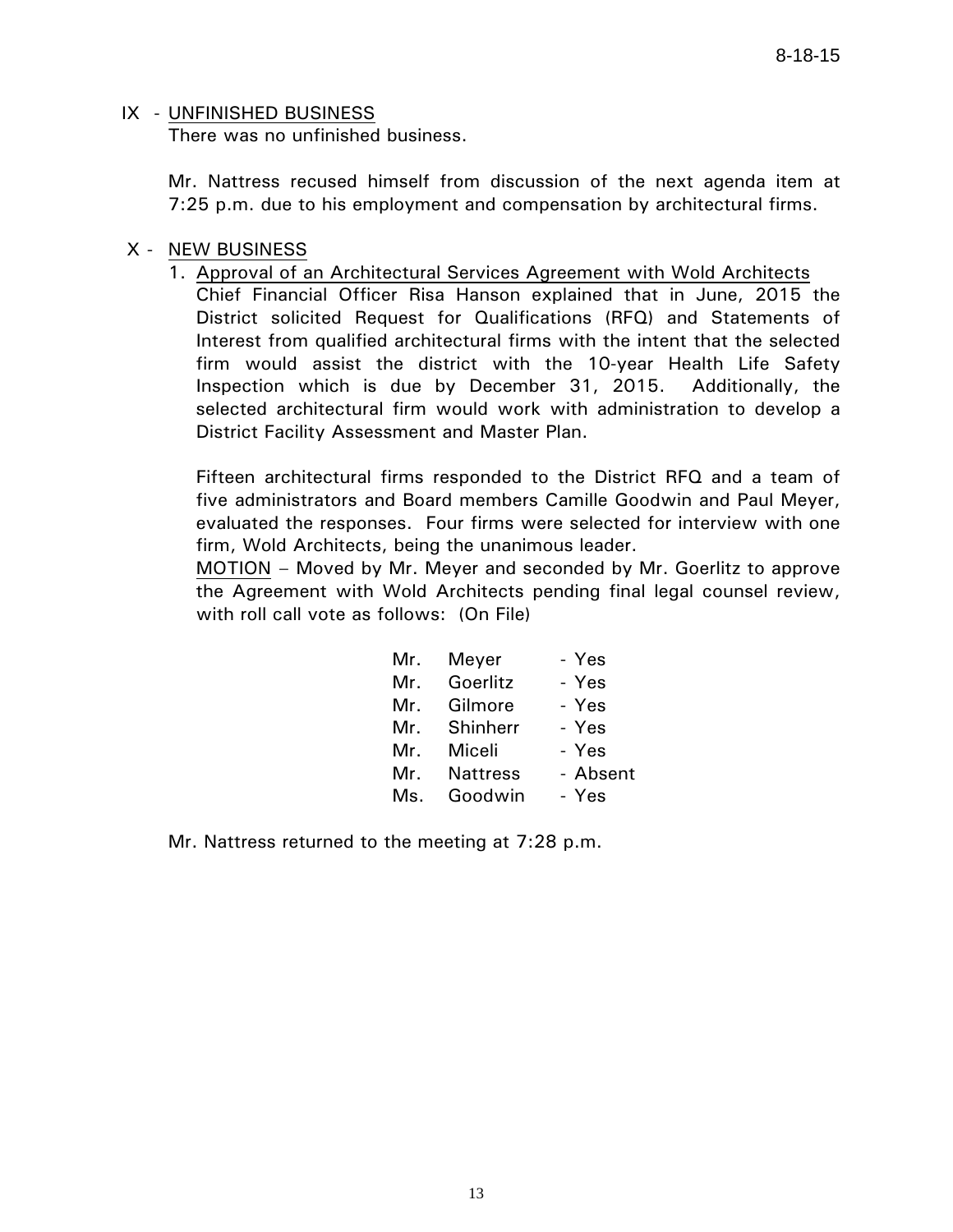## X - NEW BUSINESS (Con't)

2. Approval of Policy Revisions for a First Reading

Associate Superintendent Mark Heckmon reviewed recommended policy revisions from the Illinois Association of School Boards.

MOTION – Moved by Mr. Goerlitz and seconded by Mr. Gilmore to approve the recommended revisions to Policy 1:20, 2:230, 2:250, 3:40, 3:50, 5:120, 5:290, 5:330 and 6:15 for a first reading, with roll call vote as follows:

| Mr. | Goerlitz        | - Yes |
|-----|-----------------|-------|
| Mr. | Gilmore         | - Yes |
| Mr. | Miceli          | - Yes |
| Mr. | Shinherr        | - Yes |
| Mr. | <b>Nattress</b> | - Yes |
| Mr. | Meyer           | - Yes |
| Ms. | Goodwin         | - Yes |

3. Placement of Tentative 2015-2016 Budget on Public Display and the Establishment of a Public Hearing Date

This item appears on the agenda because the Board is required to establish a date and place for a public hearing which will be held after the tentative budget has been on public display for at least 30 days. Chief Financial Officer Risa Hanson reviewed the Budget with Board members.

MOTION – Moved by Mr. Meyer and seconded by Mr. Gilmore to approve the tentative 2015-2016 budget and waive the reading of and approve the resolution to establish the budget hearing date, and place the tentative 2015-2016 budget on public display, with roll call vote as follows: (On File)

| Mr. | Meyer           | - Yes |
|-----|-----------------|-------|
| Mr. | Gilmore         | - Yes |
| Mr. | Miceli          | - Yes |
| Mr. | Shinherr        | - Yes |
| Mr. | Goerlitz        | - Yes |
| Mr. | <b>Nattress</b> | - Yes |
| Ms. | Goodwin         | - Yes |

## 4. 2015-2020 Strategic Plan Presentation (On File)

Dr. Moan updated the Board on the progress of the 2015-2020 Strategic Plan. He explained that the presentation was for informational purposes only and asked the Board to review the proposed plan and contact him with questions. He added that administration would bring specific goal indicators and measures to the next Board of Education meeting for approval.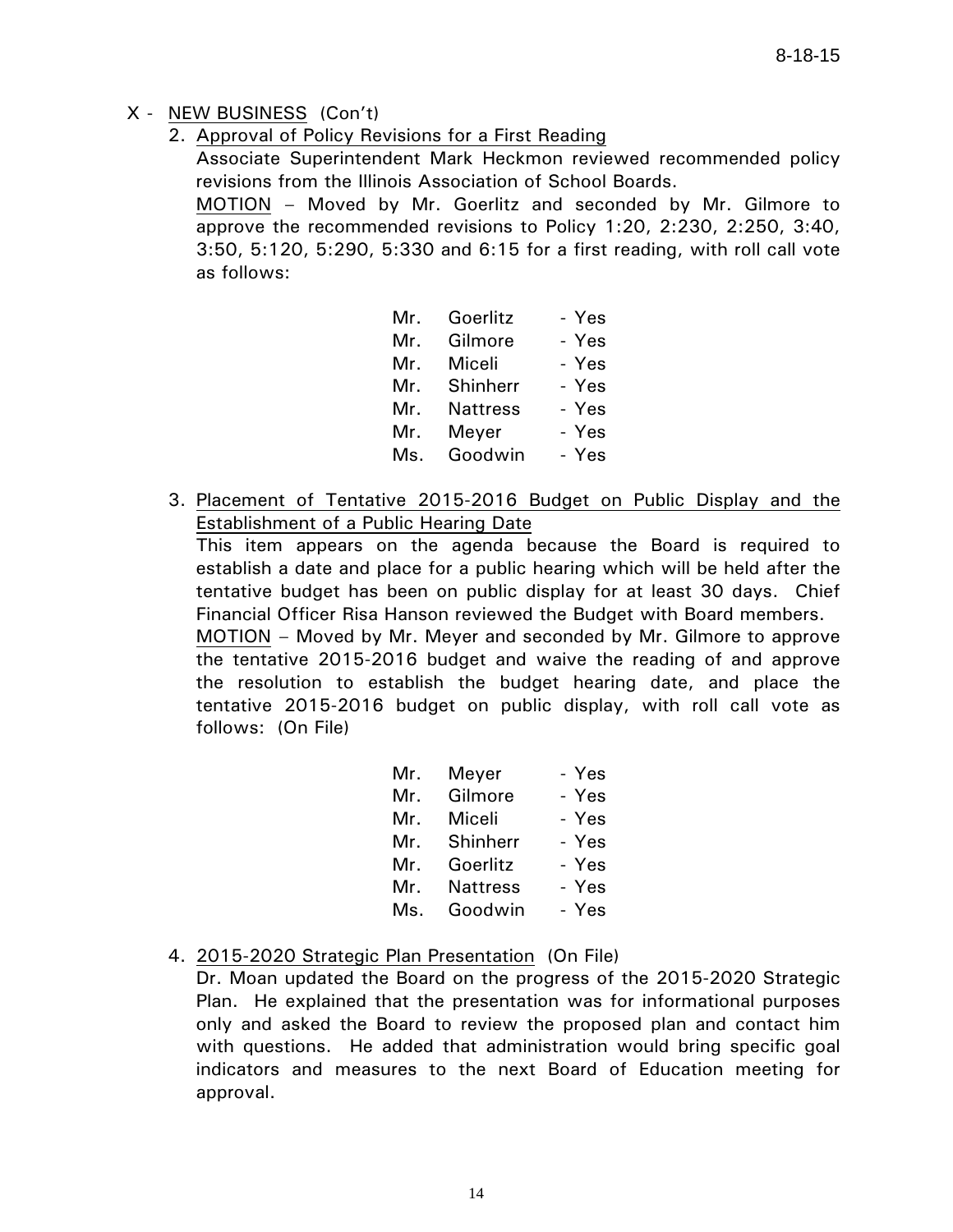## X - NEW BUSINESS (Con't)

4. 2015-2020 Strategic Plan Presentation (Con't)

During Board discussion, Mr. Goerlitz commented that he appreciated having the Strategic Plan process available on the District's website. In addition, he added that the use of surveys for staff and community input was an important part of the process.

Ms. Goodwin added that this was the first time she had been involved in such a process and she appreciated the opportunity to assist in developing the District's roadmap for the next five years.

## XI - COMMITTEE REPORTS

- 1. Mr. Nattress reported that the Fiber Optic Consortium met last week. He explained that four project zones are 50-75% completed and electronics work is in progress. Mr. Nattress added that although the project completion date is slightly behind target, District 200 will not be impacted.
- 2. Mr. Gilmore reported that the Education Foundation is busy preparing for the annual Groundhog Day fundraiser. He added that Impact grant applications are due September 9, 2015 and Impact grants will be awarded on September 30, 2015.

## XII - CLOSED SESSION

 MOTION – Moved by Mr. Nattress and seconded by Mr. Miceli to go into closed session at 7:46 p.m. to discuss litigation, when an action against, affecting or on behalf of the particular District has been filed and is pending before a court or administrative tribunal, or when the District finds that an action is probable or imminent, in which case the basis for the finding shall be recorded and entered into the closed meeting minutes, with roll call vote as follows:

| Mr. | <b>Nattress</b> | - Yes |
|-----|-----------------|-------|
| Mr. | Miceli          | - Yes |
| Mr. | Meyer           | - Yes |
| Mr. | Goerlitz        | - Yes |
| Mr. | Gilmore         | - Yes |
| Mr. | Shinherr        | - Yes |
| Ms. | Goodwin         | - Yes |

## **The Board Returned to Open Session at 9:15 p.m.**